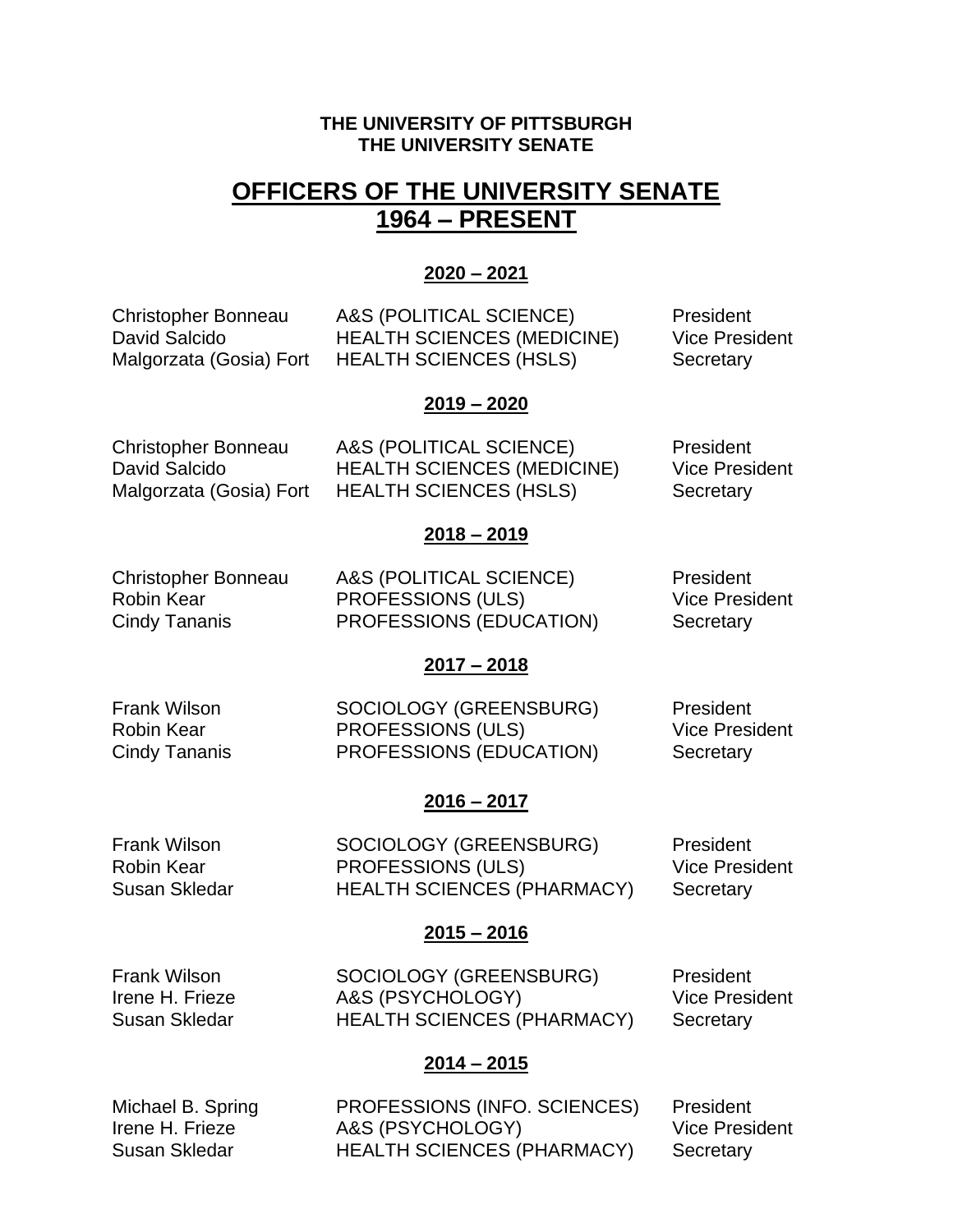## **2013 – 2014**

Michael B. Spring PROFESSIONS (INFO. SCIENCES) President Irene H. Frieze A&S (PSYCHOLOGY) Vice President Linda R. Frank **HEALTH SCIENCES (GSPH)** Secretary

## **2012 – 2013**

| Thomas C. Smitherman | <b>HEALTH SCIENCES (MEDICINE)</b> | President             |
|----------------------|-----------------------------------|-----------------------|
| James T. Becker      | <b>HEALTH SCIENCES (MEDICINE)</b> | <b>Vice President</b> |
| Linda R. Frank       | <b>HEALTH SCIENCES (GSPH)</b>     | Secretary             |

#### **2011 – 2012**

| Michael R. Pinsky | <b>HEALTH SCIENCES (MEDICINE)</b> | President             |
|-------------------|-----------------------------------|-----------------------|
| Patricia Weiss    | <b>HEALTH SCIENCES (LIBRARY)</b>  | <b>Vice President</b> |
| Laura Fonzi       | PROFESSIONS (EDUCATION)           | Secretary             |

## **2010 – 2011**

| Michael R. Pinsky | <b>HEALTH SCIENCES (MEDICINE)</b> | President             |
|-------------------|-----------------------------------|-----------------------|
| Patricia Weiss    | <b>HEALTH SCIENCES (LIBRARY)</b>  | <b>Vice President</b> |
| Laura Fonzi       | PROFESSIONS (EDUCATION)           | Secretary             |

#### **2009 – 2010**

| Michael R. Pinsky | <b>HEALTH SCIENCES (MEDICINE)</b> | President             |
|-------------------|-----------------------------------|-----------------------|
| Susan B. Hansen   | FAS (POLITICAL SCIENCE)           | <b>Vice President</b> |
| Lisa Bernardo     | <b>HEALTH SCIENCES (NURSING)</b>  | Secretary             |

#### **2008 – 2009**

John J. Baker **HEALTH SCIENCES (DEN.MED.)** President Susan B. Hansen FAS (POLITICAL SCIENCE) Vice President Lisa Bernardo HEALTH SCIENCES (NURSING) Secretary

## **2007 – 2008**

John J. Baker **HEALTH SCIENCES (DEN.MED.)** President Catherine Greeno PROFESSIONS (SOCIAL WORK) Vice Presi PROFESSIONS (SOCIAL WORK) Vice President Lisa Bernardo HEALTH SCIENCES (NURSING) Secretary

## **2006 – 2007**

| John J. Baker | <b>HEALTH SCIENCES (DEN.MED.)</b> | President |
|---------------|-----------------------------------|-----------|
|               |                                   |           |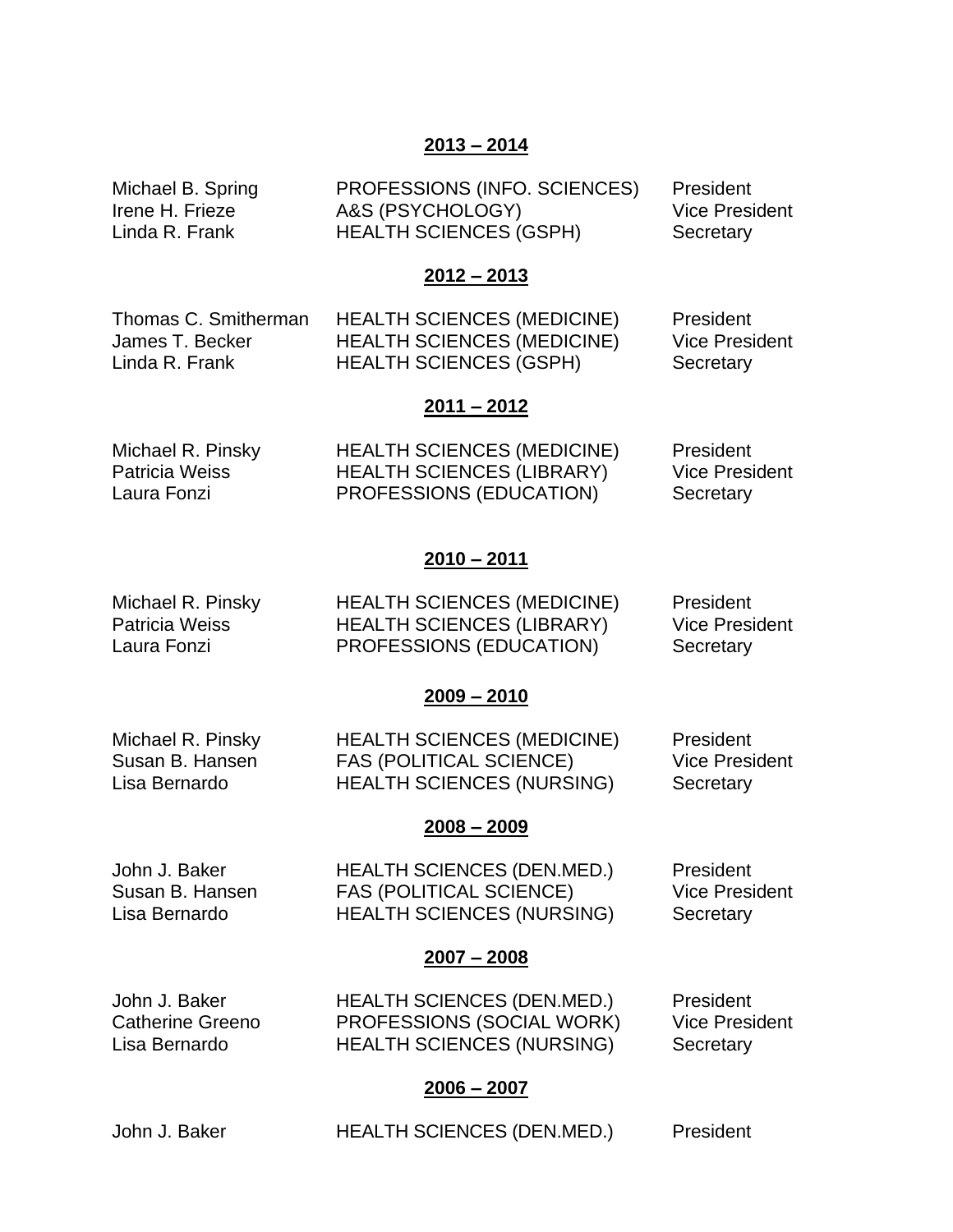Michael R. Pinsky HEALTH SCIENCES (MEDICINE) Vice President Ellen R. Cohn **HEALTH SCIENCES (SHRS)** Secretary

## **2005 - 2006**

| Irene Hanson Frieze | FAS (PSYCHOLOGY)                  | President             |
|---------------------|-----------------------------------|-----------------------|
| Michael R. Pinsky   | <b>HEALTH SCIENCES (MEDICINE)</b> | <b>Vice President</b> |
| Ellen Ansell        | PROFESSIONS (EDUCATION)           | Secretary             |

#### **2004 - 2005**

Nicholas G. Bircher HEALTH SCIENCES (MEDICINE) President Irene Hanson Frieze FAS (PSYCHOLOGY) Vice President<br>
Josephine E. Olson PROFESSIONS (BUSNIESS) Secretary PROFESSIONS (BUSNIESS) Secretary

## **2003 - 2004**

Nicholas G. Bircher HEALTH SCIENCES (MEDICINE) President Irene Hanson Frieze FAS (PSYCHOLOGY) Vice President Josephine E. Olson PROFESSIONS (BUSNIESS) Secretary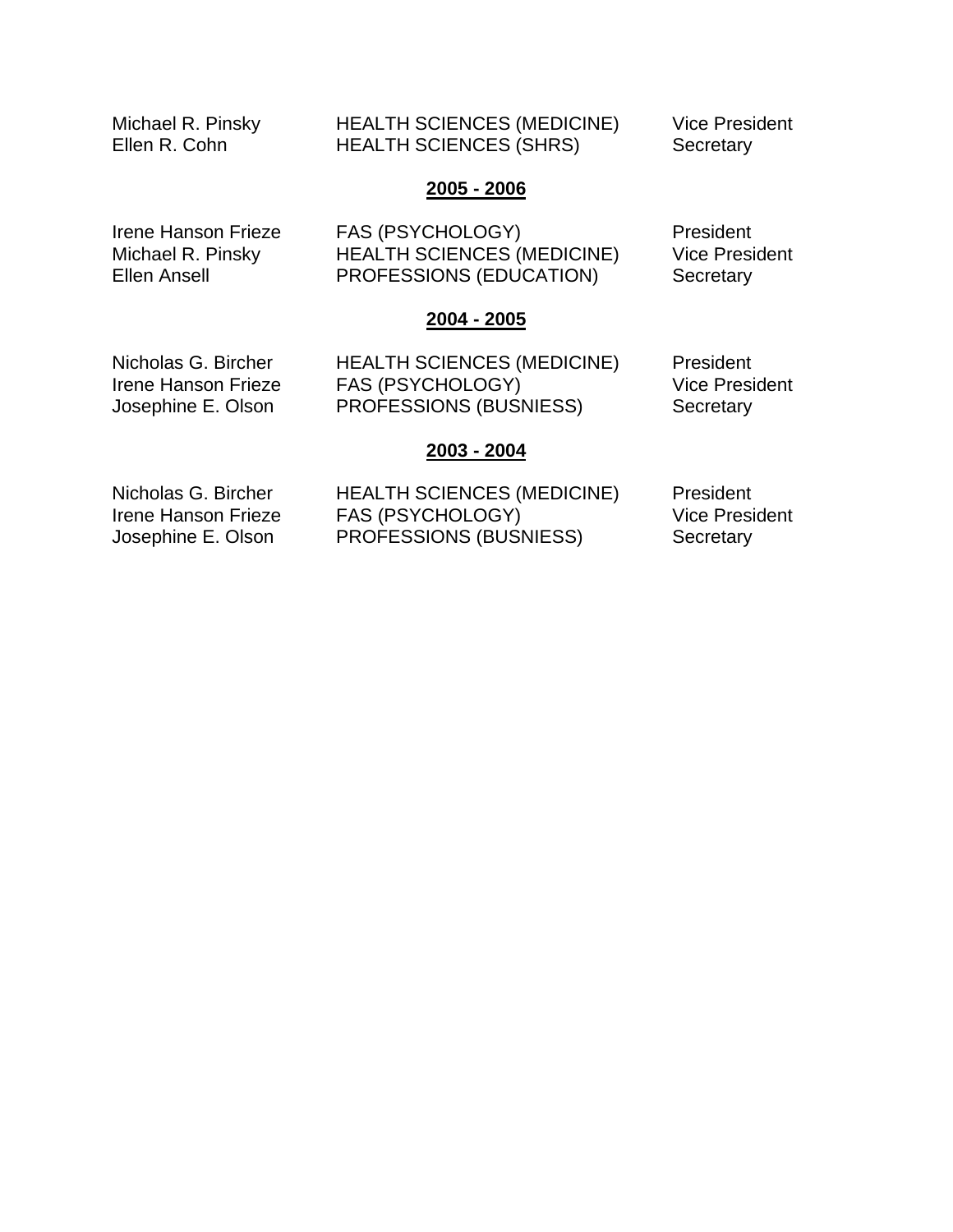## **2002 - 2003**

James H. Cassing FAS (ECONOMICS) President Nicholas G. Bircher HEALTH SCIENCES (MEDICINE) Vice President Josephine E. Olson PROFESSIONS (BUSINESS) Secretary

#### **2001 - 2002**

James H. Cassing FAS (ECONOMICS) President Thomas A. Metzger FAS (MATHEMATICS) Vice President Steven H. Belle **HEALTH SCIENCES (GSPH)** Secretary

#### **2000 - 2001**

| Nathan Hershey   | <b>HEALTH SCIENCES (GSPH)</b> | President             |
|------------------|-------------------------------|-----------------------|
| Carol K. Redmond | <b>HEALTH SCIENCES (GSPH)</b> | <b>Vice President</b> |
| Audrey Murrell   | PROFESSIONS (BUSINESS)        | Secretary             |

## **1999 - 2000**

Nathan Hershey **HEALTH SCIENCES (GSPH)** President Carol K. Redmond HEALTH SCIENCES (GSPH) Vice President A. Caggiula/R. Tobias HEALTH SCIENCES (GSPH) Secretary

## **1998 - 1999**

Nathan Hershey **HEALTH SCIENCES (GSPH)** President Debora Rougeux **PROFESSIONS (ULS)** Vice President Douglas Metzler **PROFESSIONS** (IS) Secretary

## **1997 - 1998**

Gordon K. MacLeod HEALTH SCIENCES (GSPH) President Nathan Hershey **HEALTH SCIENCES (GSPH)** Vice President Debora Rougeux **PROFESSIONS** (ULS) Secretary

## **1996 - 1997**

Keith A. McDuffie FAS (Hispanic L & L) President Nathan Hershey **HEALTH SCIENCES (GSPH)** Vice President Debora Rougeux **PROFESSIONS** (ULS) Secretary

# **1995 - 1996**

Keith A. McDuffie FAS (Hispanic L & L) President Nathan Hershey **HEALTH SCIENCES (GSPH)** Vice President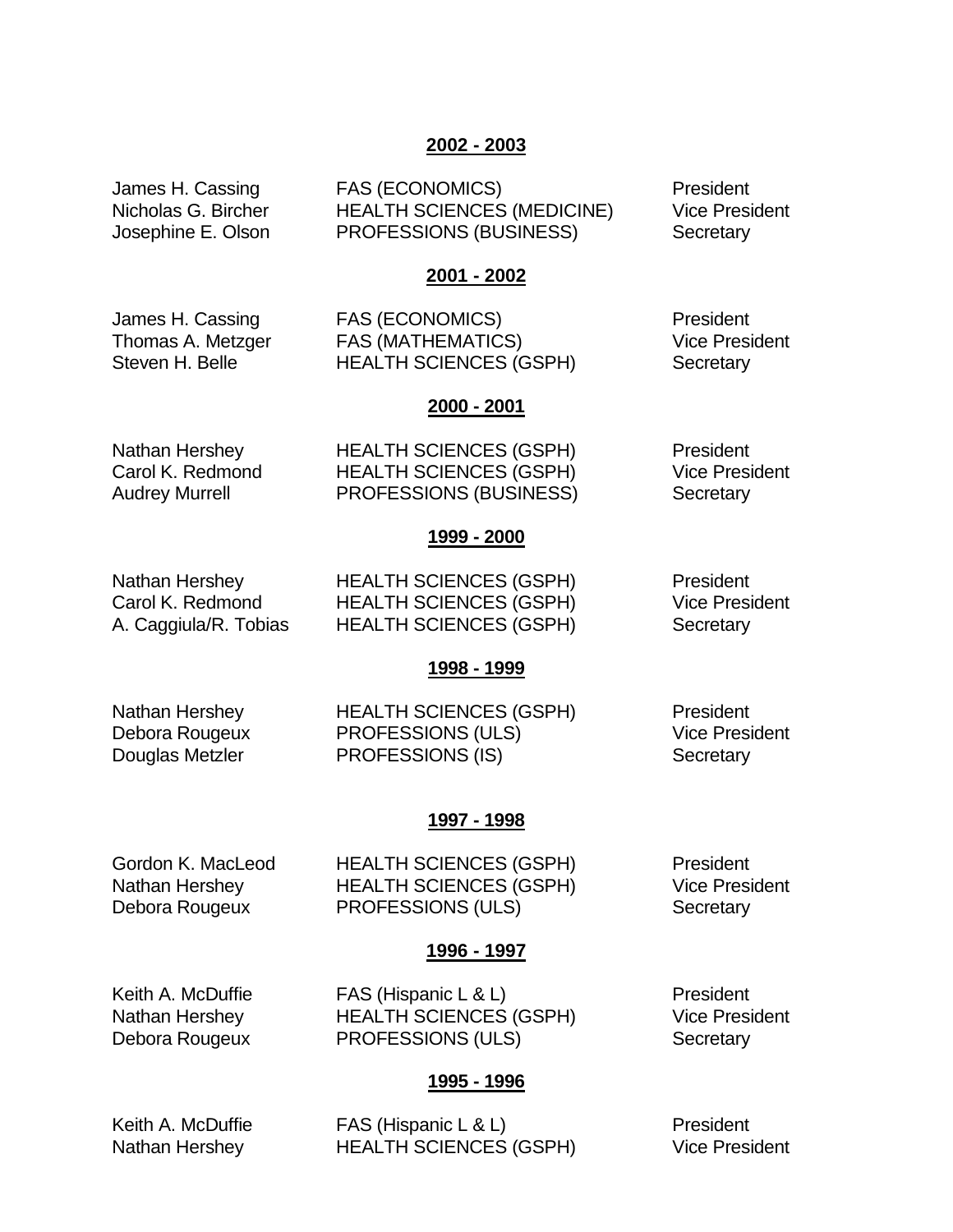Debora Rougeux (10/95) PROFESSIONS (ULS) Secretary

## **1994 - 1995**

James G. Holland FAS (PSYCHOLOGY) President Rose Constantino HEALTH SCIENCES (NURSING) Vice President Thomas G. Zullo HEALTH SCIENCES (DEN.MED.) Secretary

## **1993 - 1994**

James G. Holland FAS (PSYCHOLOGY) President Rose Constantino HEALTH SCIENCES (NURSING) Vice President Karen S. Peterson HEALTH SCIENCES (GSPH) Secretary

## **1992 - 1993**

James G. Holland FAS (PSYCHOLOGY) President

Donald H. McBurney FAS (PSYCHOLOGY) Vice President Douglas P. Metzler PROFESSIONS (SLIS) Secretary **1991 - 1992**

Richard C. Tobias FAS (ENGLISH) President Oxanna S. Kaufman PROFESSIONS (ULS) Vice President Rose Constantino **HEALTH SCIENCES (NURSING)** Secretary

## **1990 - 1991**

Barbara K. Shore **PROFESSIONS (SOCIAL WORK)** President Carol K. Redmond HEALTH SCIENCES (GSPH) Vice President Oxanna S. Kaufman PROFESSIONS (ULS) Secretary

## **1989 - 1990**

James E. Mauch PROFESSIONS (EDUCATION) President Carol K. Redmond HEALTH SCIENCES (GSPH) Vice President Oxanna S. Kaufman PROFESSIONS (ULS) Secretary

## **1988 - 1989**

Herbert A. Chesler FAS (ECONOMICS) President Robert J. Ertel HEALTH SCIENCES (DEN.MED.) Vice President Oxanna S. Kaufman PROFESSIONS (ULS) Secretary

## **1987 - 1988**

Herbert A. Chesler FAS (ECONOMICS) President Robert J. Ertel **HEALTH SCIENCES (DEN.MED.)** Vice President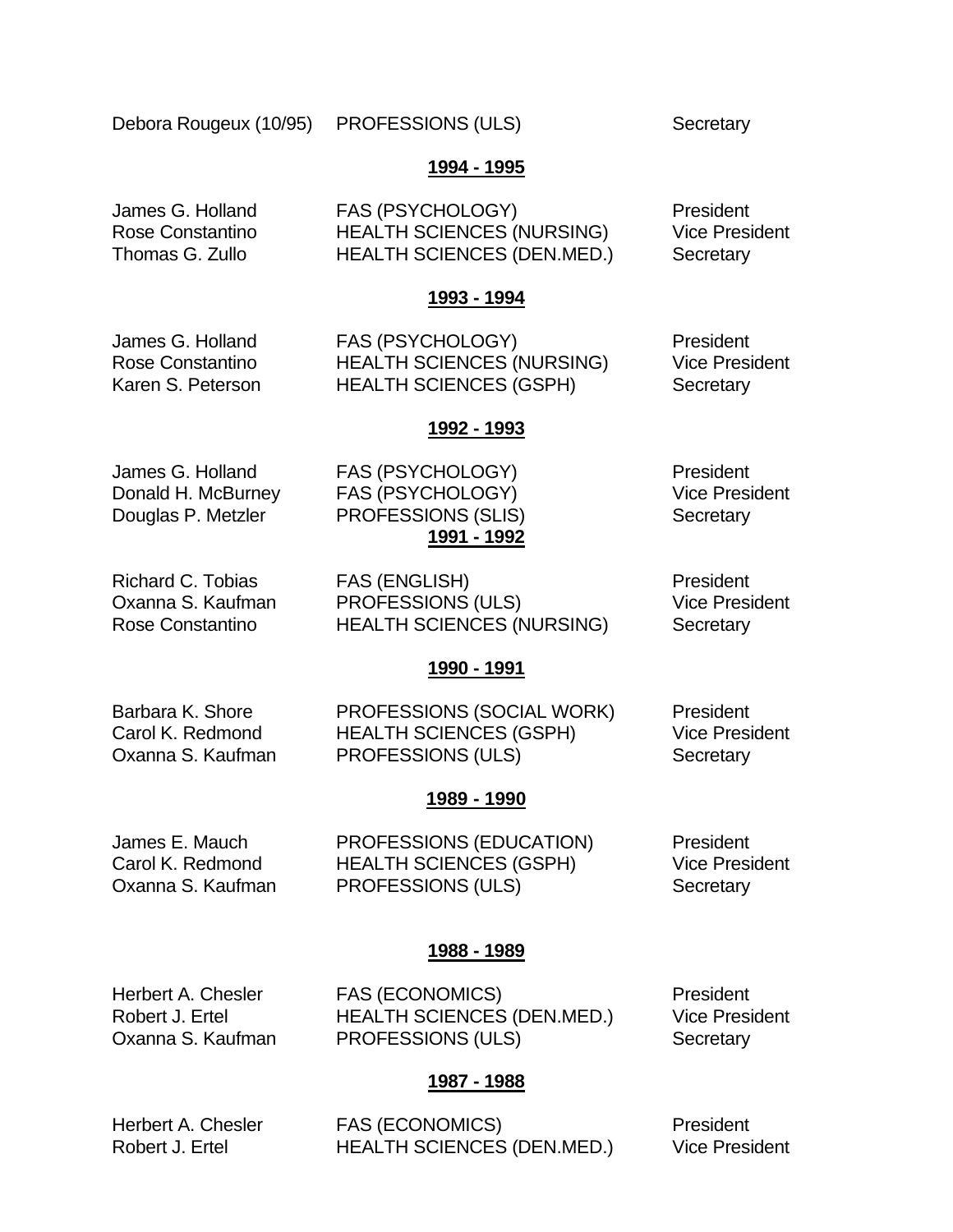## Anne R. Jones **PROFESSIONS (SOCIAL WORK)** Secretary

## **1986 - 1987**

Barbara K. Shore PROFESSIONS (SOCIAL WORK) President Herbert A. Chesler FAS (ECONOMICS) Wice President Robert J. Ertel **HEALTH SCIENCES (DEN.MED.)** Secretary

## **1985 - 1986**

Barbara K. Shore PROFESSIONS (SOCIAL WORK) President Herbert A. Chesler FAS (ECONOMICS) Vice President Robert J. Ertel **HEALTH SCIENCES (DEN.MED.)** Secretary

## **1984 - 1985**

Wesley M. Rohrer, Jr. PROFESSIONS (ENGINEERING) President Keith A. McDuffie FAS (Hispanic L & L) Vice President Herbert A. Chesler FAS (Economics) Secretary

## **1983 - 1984**

Richard C. Tobias FAS (English) President Wesley M. Rohrer, Jr. PROFESSIONS (ENGINEERING) Vice President Karen M. Peterson HEALTH SCIENCES (GSPH) Secretary

## **1982 - 1983**

Richard C. Tobias FAS (English) President Norman W. Mulgrave PROFESSIONS (EDUCATION) Vice President Sr. Mary Albert Kramer HEALTH SCIENCES (NURSING) Secretary

## **1981 - 1982**

| Wesley M. Rohrer, Jr. | PROFESSIONS (ENGINEERING)        | President             |
|-----------------------|----------------------------------|-----------------------|
| Richard Abrams        | <b>FAS (Biological Sciences)</b> | <b>Vice President</b> |
| Allen Janis           | FAS (Physics)                    | Secretary             |

## **1980 - 1981**

William J. Brown **PROFESSIONS (LAW)** President Ivy R. McManus FAS (Life Sciences) Vice President Corinne Barnes **HEALTH SCIENCES (NURSING)** Secretary

## **1979 - 1980**

David E. Engel PROFESSIONS (EDUCATION) President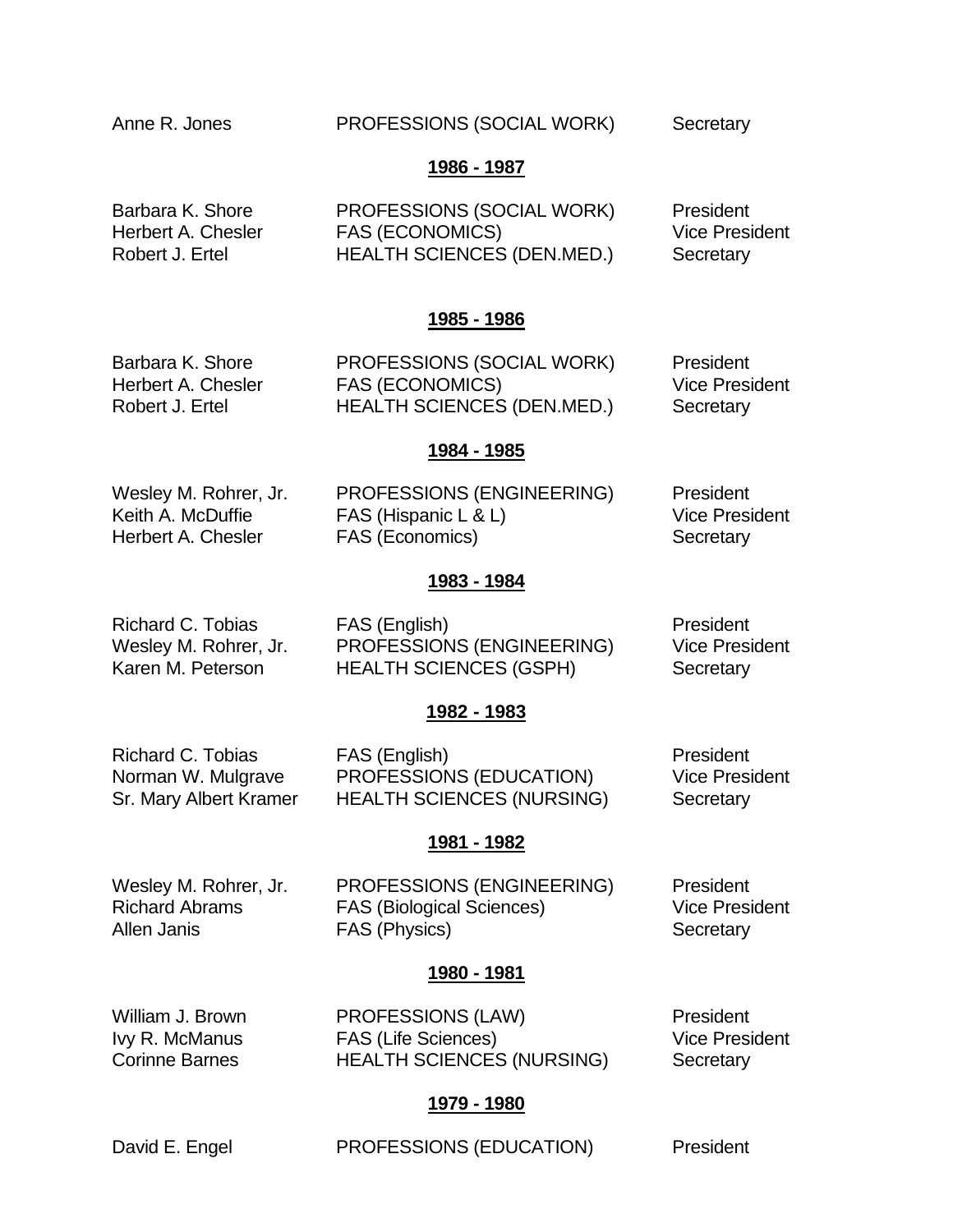Richard C. Tobias **FAS** (English) **FAS** (English)

Ivy R. McManus **FAS** (Life Sciences) Secretary

#### **1978 - 1979**

David E. Engel PROFESSIONS (EDUCATION) President Mary Ann Scialabba HEALTH SCIENCES (HRP) Vice President Richard C. Tobias FAS (English) Secretary

#### **1977 - 1978**

Hibberd V.B. Kline, Jr. FAS (Geography) President Paul L. McLain **HEALTH SCIENCES (MEDICINE)** Vice President C. Eileen Hunkele **HEALTH SCIENCES (NURSING)** Secretary

#### **1976 - 1977**

Gerald J. Massey **FAS** (Philosophy) **President** Wesley M. Rohrer, Jr. PROFESSIONS (ENGINEERING) Vice President Norman W. Mulgrave PROFESSIONS (EDUCATION) Secretary

#### **1975 - 1976**

William J. Brown **PROFESSIONS (LAW)** President Barbara K. Shore **PROFESSIONS (SOCIAL WORK)** Vice President Mary Laverne Dimmick PROFESSIONS (ULS) Secretary

## **1974 - 1975**

Frank G. Slaughter, Jr. FAS (Mathematics) Frank G. Slaughter, Jr. Anne R. Jones **PROFESSIONS (SOCIAL WORK)** Vice President Mary Laverne Dimmick PROFESSIONS (ULS) Secretary

#### **1973 - 1974**

Robert P. Newman FAS (Communication) President

Frank G. Slaughter, Jr. FAS (Mathematics) Vice President Mary Laverne Dimmick PROFESSIONS (ULS) Secretary

#### **1972 - 1973**

Marcia Landy **FAS** (English) **President** Robert P. Newman FAS (Communication) Vice President Frank G. Slaughter, Jr. FAS (Mathematics) Secretary

## **1971 - 1972**